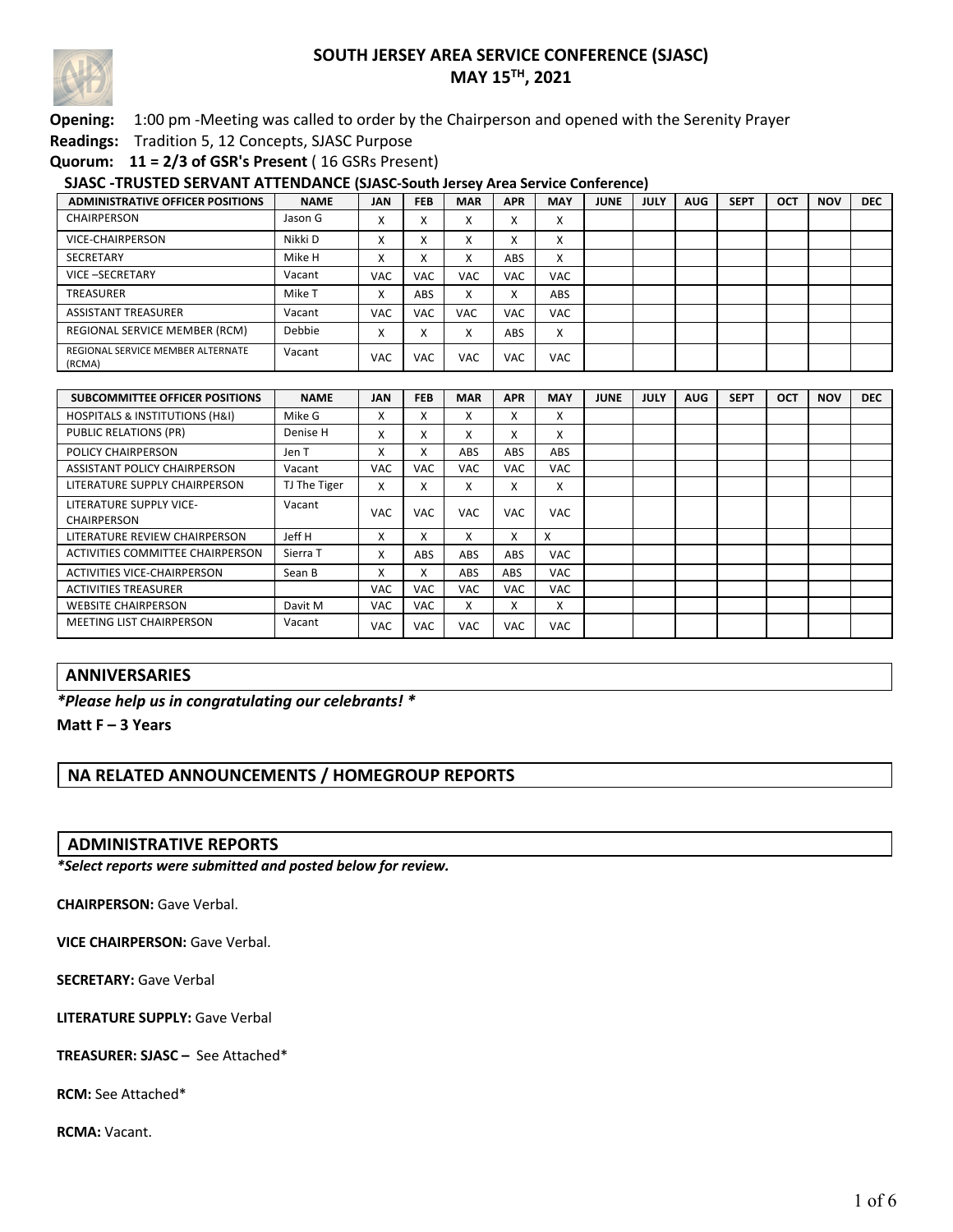

**Opening:** 1:00 pm -Meeting was called to order by the Chairperson and opened with the Serenity Prayer **Readings:** Tradition 5, 12 Concepts, SJASC Purpose **Quorum: 11 = 2/3 of GSR's Present** ( 16 GSRs Present)

### **SUBCOMMITTEE REPORTS**

**HOSPITALS & INSTITUTIONS**: H&I Subcommittee of South Jersey Area of NA is looking for new members to fill 2021 commitments**.**We have 5 open commitments to fill immediately! The minimum clean time requirement is six months clean. Must have an NA sponsor, NA Home Group, and must be off all drug replacement therapies, including the Vivitrol shot. We currently have 26 active members Serving 7 facilities. Out of our 31 commitments we are only serving 12, 10 in-person and 2 virtually. Maryville who holds 16 commitments reported that we are not to return for two weeks and may begin returning on 5/20/21. H&I subcommittee voted on the policy changes all changes passed and it was brought to area today. Thanks for allowing me to serve.

**PUBLIC RELATIONS:** Verbal given.

#### **POLICY CHAIRPERSONV:** Vacant

**LIT REVIEW**: Hello everyone I am a grateful recovering addict my name is Jeff. South Jersey Area Lit Review Sub Committee meets the 2<sup>nd</sup> Sunday of every month at 3 pm on the Zoom Platform the meeting ID is 848-0773-7900. Due to last week being Mother's Day we will be holding our meeting on the 3 rd. Sunday today may 16<sup>th</sup> at 3pm. I will also share that info in the chat. At this time review and Input on batch 5 is available on na.org/spad there are drafts up for review and input on 22 principle. The committee has been working on them over the last month and will be finishing putting in our input by the May 31<sup>st</sup> deadline. The committee would like to encourage anyone interested in reviewing that same material either individually or with a group please go to NA.org and search SPAD project and please reach out with any questions you may have. That is all I have to report at this time thank you for allowing me to serve.

#### **ACTIVITIES CHAIRPERSON:** Andrew M was elected! Congrats Andrew!

#### **ACTIVITIES TREASURER**: Absent.

**WEBSITE CHAIRPERSON:** Good Afternoon Davit addict, web chair report for May, 2021 I'm glad to report that more meetings are opening up, for in person . I've updated all of the homegroups that reached out to area. I'm planning to meet with Jason so we can add a link with each meeting directions(maps).

Thanks you for letting me serve

Davit M

### **MEETING LIST CHAIRPERSON**: Vacant.

### **OLD BUSINESS**

### **NEW BUSINESS**

**Motion 5.21.01 –** Maker of the Motion Mike G H&I Chair, 2nd by Matt F. **Motion:** To update policy as per the changes made at the H&I Ad-hoc policy review held on 3/28 and then brought back to the H&I subcommittee to vote on the changes, this passed on 4/18. **Intent:** To Change H&I subcommittee policy. **RESULT: Motion Passes**

### **ELECTIONS**

### **Vice Secretary**

The Vice Secretary works closely with the Secretary sharing many responsibilities. The duties shall include attendance at all Area Services and other various duties shared with the Secretary. Qualifications: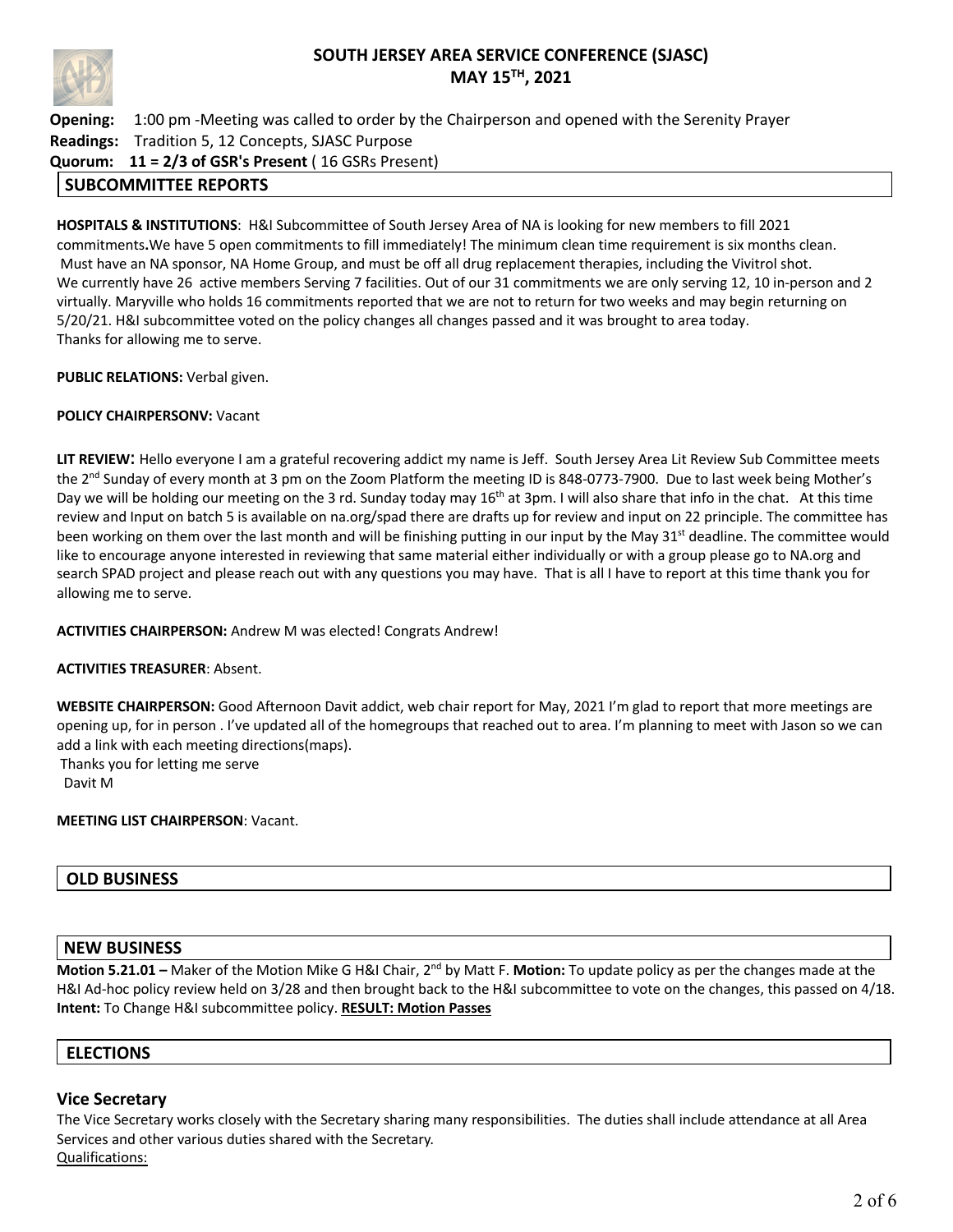

**Opening:** 1:00 pm -Meeting was called to order by the Chairperson and opened with the Serenity Prayer

### **Readings:** Tradition 5, 12 Concepts, SJASC Purpose

# **Quorum: 11 = 2/3 of GSR's Present** ( 16 GSRs Present)

- 1. Willingness to serve
- 2. Minimum 6 months continuous clean-time
- 3. Prior service experience in NA
- 4. A working knowledge of the Twelve Steps, Twelve Traditions and Twelve Concepts of NA
- 5. General office or secretarial skills and access to a computer.
- 6. Must have a Home Group within the South Jersey Area (# 03-11-01)

### Duties:

1. Assist the Secretary in keeping accurate minutes of each ASC meeting.

2. Assist the Secretary in typing and distributing minutes as well as an agenda for the next conference to all ASC participants within ten days following each meeting of the SJASC.

- 3. Assist the secretary in taking roll at each meeting.
- 4. Shall perform the duties of the Secretary in the absence of the Secretary
- 5. Trains to become the Secretary

### Term:

This is a one (1) year commitment with a two (2) term limit.

#### **Treasurer:** Elected Lou P.

#### **Area Assistant Treasurer**

The Assistant Treasurer shall attend area services each month. He/She shall assist the Treasurer in making an itemized statement/report of all contributions and expenditures at every regular meeting of the SJASC, as well as an annual report at the end of each calendar year.

Qualifications:

- 1. Willingness to serve
- 2. Minimum 2 years clean time
- 3. Prior service experience as a Group Treasurer.
- 4. A working knowledge of the Twelve Steps, Twelve Traditions and Twelve Concepts of NA
- 5. Personal financial stability
- 6. Bookkeeping or accounting experience, including balancing own personal checking account
- 7. Have means to deposit at a TD bank, the monies (donations and literature pur- chases) collected at the Area Service Conference
- 8. Must have a Home Group within the South Jersey Area (# 03-11-01)

### Duties

1. Assist the Treasurer in making an itemized statement/report of all contributions and expenditures at every regular meeting of the SJASC.

- 2. Assist the Treasurer in making an annual report at the end of each calendar year.
- 3. Train to become Treasurer when term is completed and approved by GSRs

#### Term:

This is a one (1) year commitment with a two (2) term limit.

### **Regional Service Member Alternate**

The RCM Alternate works closely with the RCM sharing many responsibilities.

### Qualifications:

- 1. Willingness to give time and resources to the job
- 2. Minimum 2 years continuous clean time
- 3. Prior service experience in a home group or at Area level.
- 4. A working knowledge of the Twelve Steps, Twelve Traditions and Twelve Concepts of N.A.
- 5. Must have a Home Group within the South Jersey Area (# 03-11-01)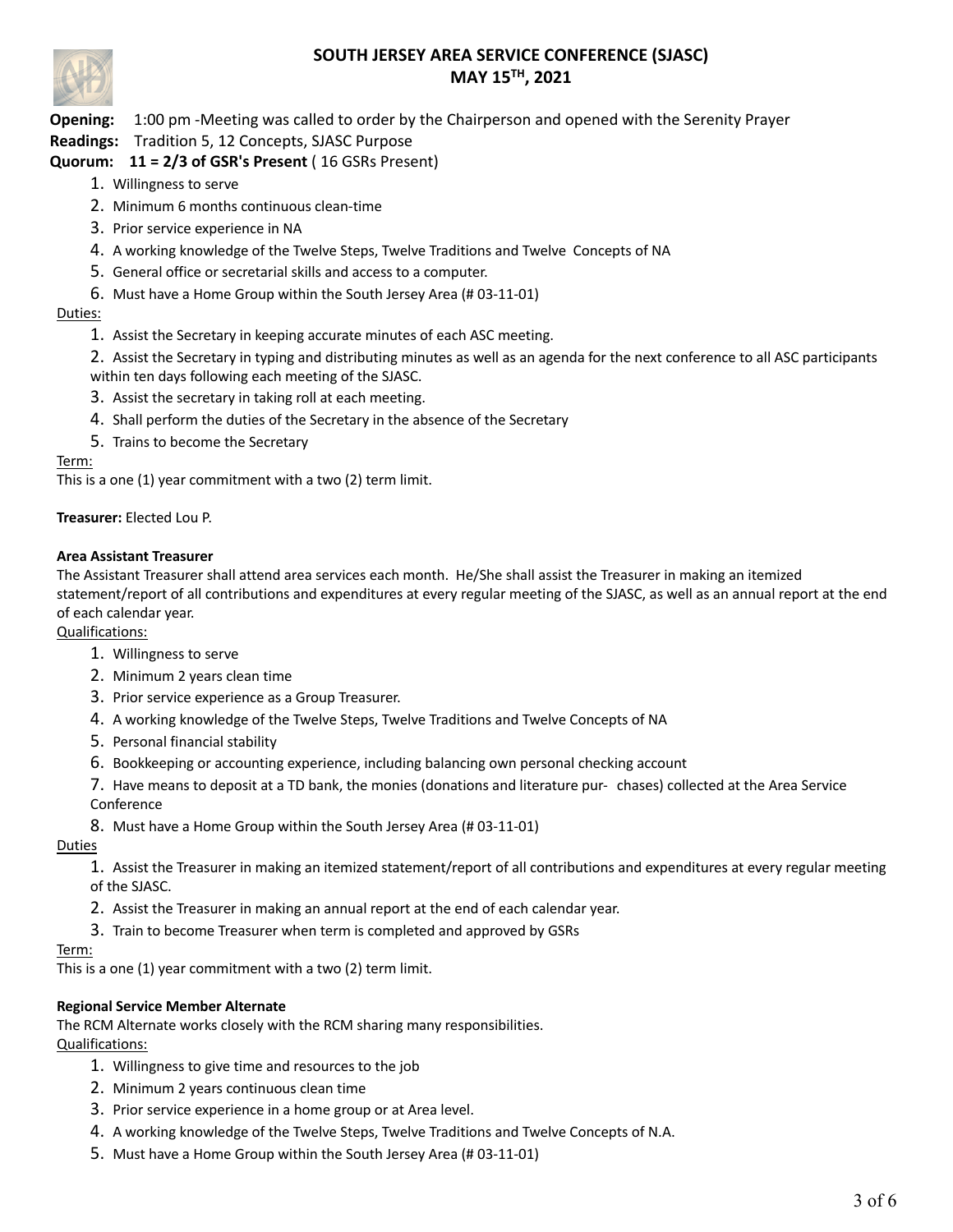

**Opening:** 1:00 pm -Meeting was called to order by the Chairperson and opened with the Serenity Prayer

**Readings:** Tradition 5, 12 Concepts, SJASC Purpose

# **Quorum: 11 = 2/3 of GSR's Present** ( 16 GSRs Present)

Duties:

- 1. Attend all Regional service conferences and Area conferences
- 2. Attend ASC monthly
- 3. Maintain the integrity of the Regional meeting lists.
- 4. Assist RCM in their duties
- 5. Serves on one Regional Committee
- 6. Trains to become RCM
- 7. In the absence of the RCM, the alternate RCM shall perform the duties of the RCM

### Term:

This is a one (1) year commitment with a two (2) term limit.

### **Policy Chairperson**

The Policy Chair does not make policy for the Area. The duties of this position are to record and keep accurate records of all Area policy, including that of all standing committees. The Policy Chair should be viewed as a trusted servant as opposed to an actual subcommittee.

### Qualifications:

- 1. Willingness and desire to serve.
- 2. Minimum 2 years continuous clean time
- 3. Prior service experience at Area, Region or World

4. A working knowledge of the Twelve Steps, Twelve Traditions and Twelve Concepts of N.A. 5. An understanding of Roberts Rules of Order.

- 6. Should have general clerical skills and have access to a computer
- 7. For the purpose of this committee a clear knowledge of NA Traditions is essential.
- 8. Must have a Home Group within the South Jersey Area. (# 03-11-01)

### Duties:

- 1. Oversees the maintenance of operating guidelines for the ASC
- 2. Generate an updated, computerized copy of the SJASC policy reference guide
- 3. Provide clarification of current policy at ASC and serve as a resource to the area body in this regard 4. Identify areas where policy is in conflict or where conflicts are present due to the absence of policy and report findings to ASC
- 5. Attends ASC on a monthly basis and present a neatly written or typed report
- 6. Assist subcommittees in development and maintenance of their policy when needed
- 7. Record and keep accurate records of all Area policy, including that of all standing committees.

8. Distribute print copies of Area Guidelines, Area Policy and Sub-committee guidelines upon request. It is also available on the web. (# 04-11-06)

9. Forward all revised versions of the SJASC Policy to the Website Chair so updated ` Policy can be maintained on the Website.

10. Maintains, updates, makes and delivers copies of the GSR Welcome Packet at every ASC. (#12-12-10)

### T erm:

This is a one (1) year commitment with a two (2) term limit

### **Assistant Policy Chairperson**

The Assistant Policy Chairperson works closely with the Policy Chair, assisting in their duties and learning the responsibilities of that commitment.

# Qualifications:

- 1. Willingness to serve
- 2. Minimum one year continuous clean time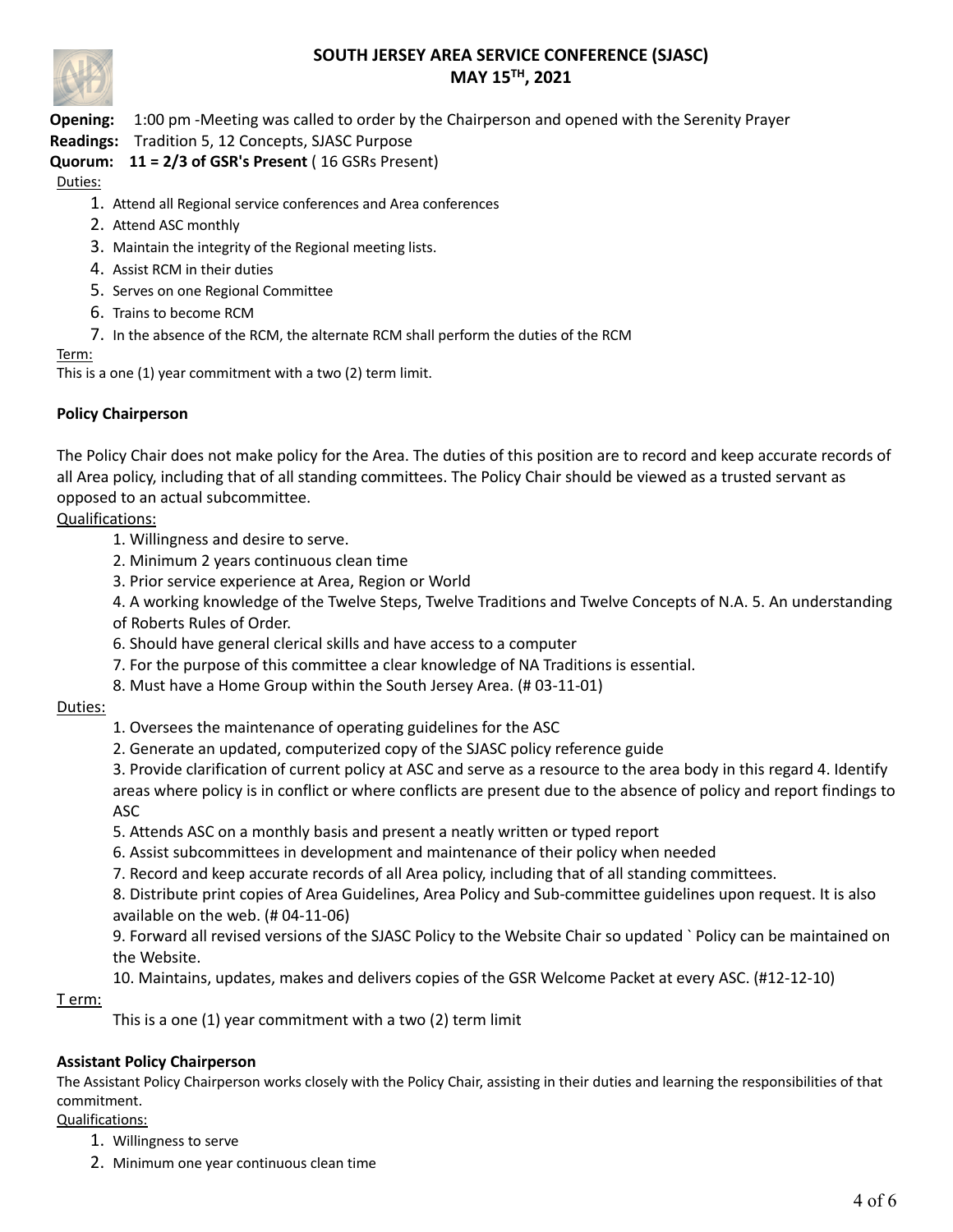

**Opening:** 1:00 pm -Meeting was called to order by the Chairperson and opened with the Serenity Prayer

**Readings:** Tradition 5, 12 Concepts, SJASC Purpose

# **Quorum: 11 = 2/3 of GSR's Present** ( 16 GSRs Present)

- 3. Prior service experience in NA
- 4. A working knowledge of the Twelve Steps, Twelve Traditions and Twelve Concepts of N.A
- 5. Leadership qualities as defined in the fourth concept
- 6. General office and clerical skills
- 7. Must have a Home Group within the South Jersey Area (# 03-11-01)

### Duties:

- 1. Assists the Policy Chair in the maintenance of the operating guidelines as well as the subcommittee guidelines
- 2. Attends ASC in its entirety each month
- 3. Acts as Policy Chair in the absence of the Policy Chair

#### Term:

This is a one (1) year commitment with a two (2) term limit.

### **Literature Supply Committee Vice Chairperson**

The purpose of this committee is to carry the written message of recovery to the addict who still suffers, through the purchase and supply of literature from the World Service Office (W.S.O.) to member groups at the regular SJASC meetings. This committee is responsible to keep accurate records of all transactions and is directly responsible, as with any standing committee, to the SJASC.

Qualifications:

- 1. Willingness and desire to serve.
- 2. Minimum 1 years continuous clean time.
- 3. Prior service experience in N.A., including Lit Supply.
- 4. A working knowledge of the Twelve Steps, Twelve Traditions and Twelve Concepts of N.A.
- 5. Must have a Home Group within the South Jersey Area (# 03-11-01)

Duties:

1. Assist the Literature Supply Chairperson to carry the written message of recovery to the addict who still suffers, through the purchase and supply of literature from the World Service Office (W.S.O.) to member groups at the regular SJASC meetings.

2. Assist the Literature Supply Chairperson to keep accurate records of all transactions and be directly responsible, as with any standing committee, to the SJASC.

- 3. Assist the Literature Supply Chairperson to fill the monthly H&I literature order if requested by H&I.
- 4. Assist the Literature Supply Chairperson to give starter kits to new groups

Presents a neatly written or typed report to the SJASC monthly

### Term:

This is a one (1) year commitment with a two (2) term limit.

### **Activities Vice Chair Person**

The Activities Vice-Chair works closely with the Chair and Activities Treasurer assisting in their duties and learning the responsibilities of that commitment.

Qualifications:

- 1. Willingness and desire to serve.
- 2. Minimum 1-year continuous clean time.
- 3. Prior service experience in NA.

4. Working knowledge of the twelve steps, Twelve Traditions and Twelve concepts. 5. Must have a Home Group within the South Jersey Area (# 03-11-01)

Duties:

1. Assist to organize learning days, workshops, dances and other functions to promote unity within the south jersey area of NA.

2. May have to attend each event in its entirety. (#08-10-04)

T erm:

This is a one (1) year commitment with a two (2) term limit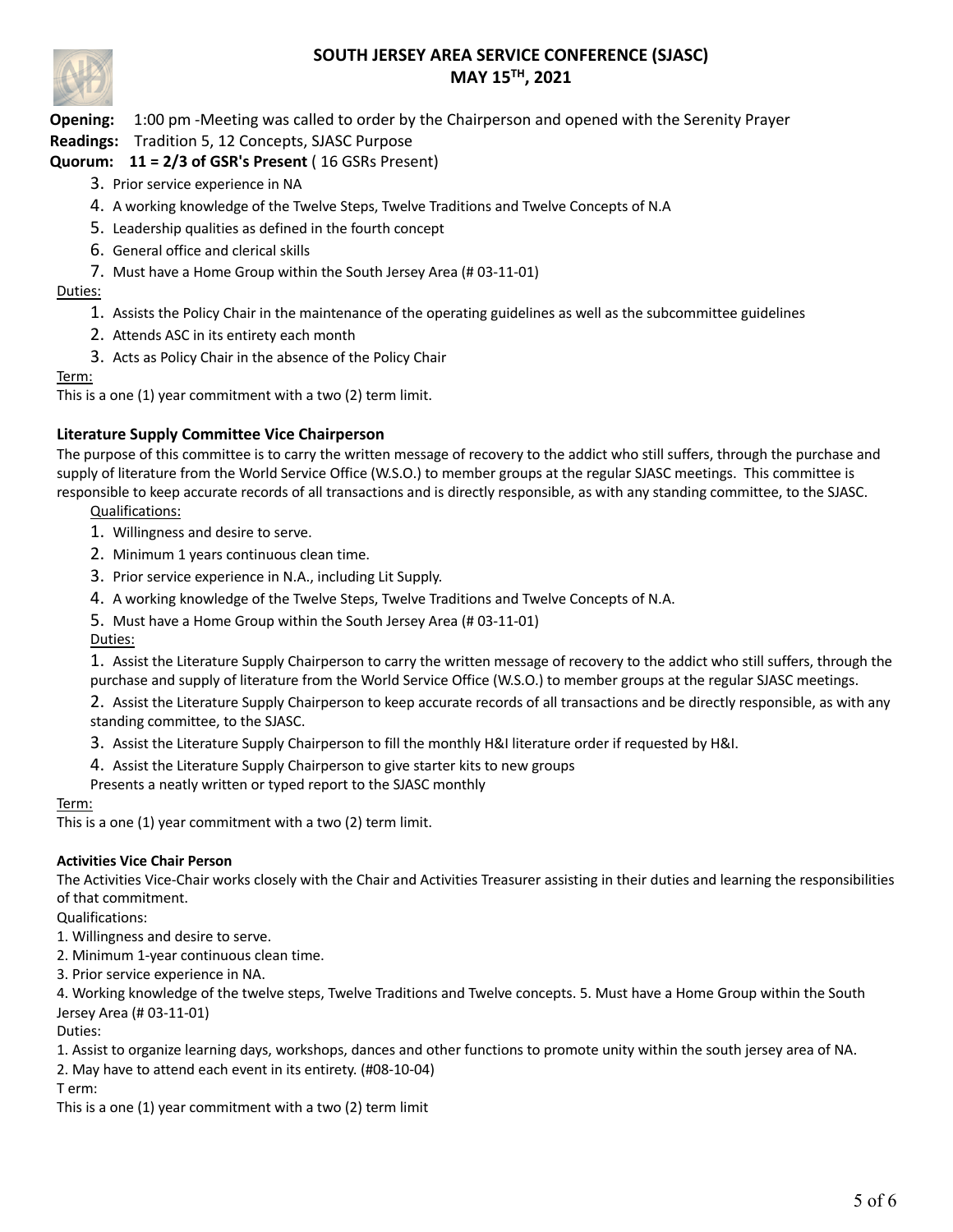

**Opening:** 1:00 pm -Meeting was called to order by the Chairperson and opened with the Serenity Prayer

**Readings:** Tradition 5, 12 Concepts, SJASC Purpose

# **Quorum: 11 = 2/3 of GSR's Present** ( 16 GSRs Present)

### **Activities Treasurer**

South Jersey Area Service Activities Treasurer be elected at Area and be an Area trusted servant, be required to attend the ASC, JAC, make a monthly accounting of Activities funds to the ASC, and "be accountable to those they serve.

Qualifications:

- 1. Willingness to serve
- 2. Minimum 2 years continuous abstinence from all drugs
- 3. Prior experience as a Group Treasurer.
- 4. A working knowledge of the Twelve Steps and Twelve Traditions of N.A.
- 5. Financial stability
- 6. Bookkeeping or accounting experience
- 7. Prior service experience in N.A., including Activities.
- 8. Must have a Home Group within the South Jersey Area (# 03-11-01)

Duties:

- 1. Required to attend the ASC, JAC
- 2. Make a monthly accounting of Activities funds to the ASC in a neatly written or typed report
- 3. And be accountable to those they serve.
- 4. Will produce the subcommittee checkbook at all SJASC meetings.

### Term:

This is a one (1) year commitment with a two (2) term limit.

### **Meeting List Chairperson**

Qualifications:

- 1. Willingness and desire to serve
- 2. Minimum one year continuous clean time
- 3. Working knowledge of the 12 Steps, 12 Traditions and 12 Concepts of NA
- 4. Leadership qualities as defined in the fourth Concept
- 5. Must have a Home Group within the South Jersey Area (# 03-11-01)

### Duties:

- 1. Update and print new meeting lists every two months, as many as needed
- 2. Present quarterly budget to the ASC as to the cost (i.e., proofing, printing) of next update
- 3. Present a written and oral report at each ASC
- 4. Pick up meeting lists and deliver them to Literature Supply Chairperson after each printing and prior to the next ASC

5. On a monthly basis, coordinate meeting list updates with both the RCMA and Website Chair so as to maintain the accuracy of both the SJ website and the Regional Meeting List

6. Presents a neatly written or typed report to the SJASC monthly Term: This is a one (1) year commitment with a two (2) term limit.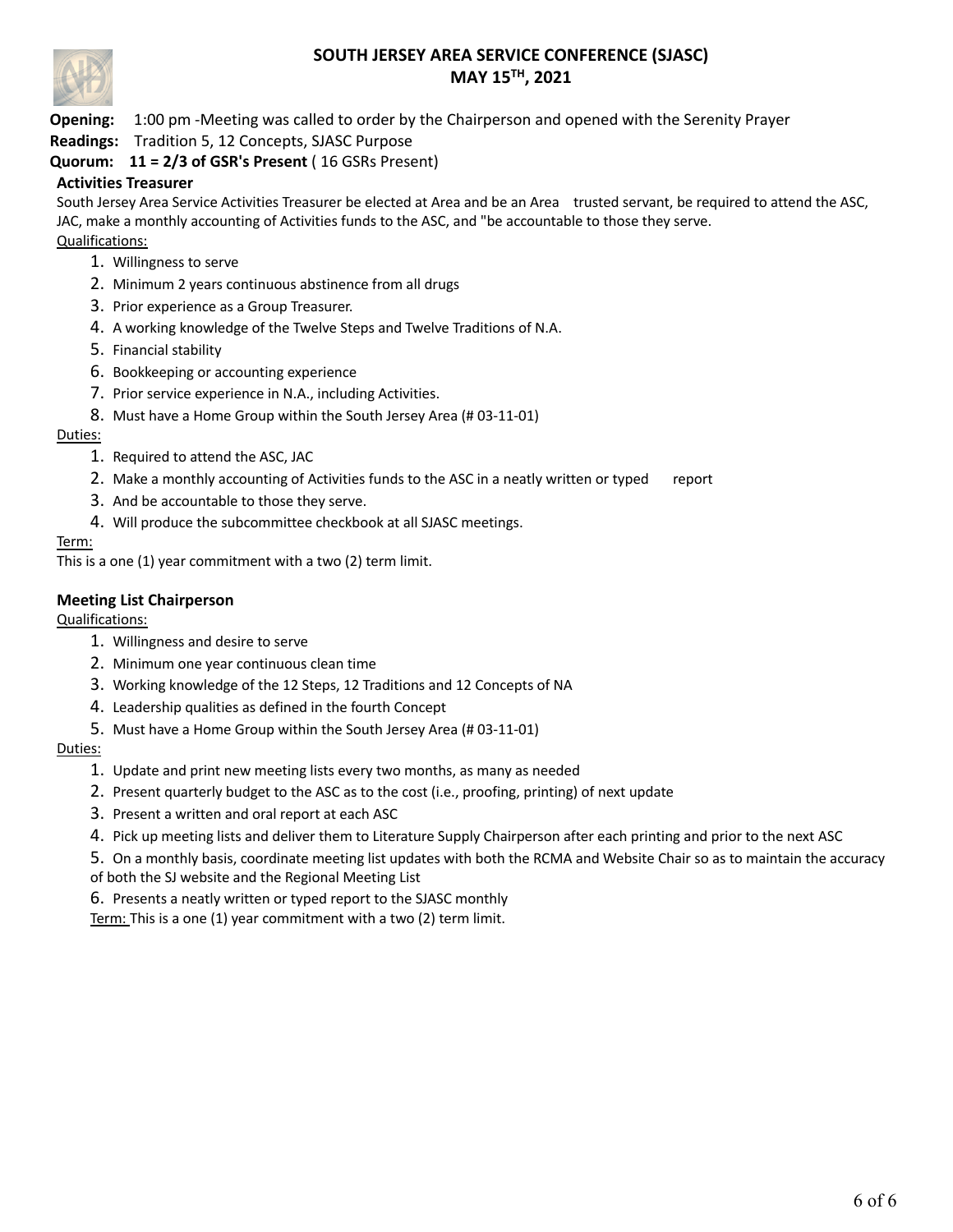| <b>MEETING</b>                                         | <b>LOCATION</b>            | TIME                         | <b>JAN</b> | <b>FEB</b> | MAR APR |                |        | MAY JUN         | JUL                                | AUG SEP |  | OCT NOV | DEC 0-20 N-20  |                    | D-20 |
|--------------------------------------------------------|----------------------------|------------------------------|------------|------------|---------|----------------|--------|-----------------|------------------------------------|---------|--|---------|----------------|--------------------|------|
| <b>SUNDAY</b>                                          |                            |                              |            |            |         |                |        |                 |                                    |         |  |         |                |                    |      |
| The 7-UP CLUB                                          | Cherry Hill                | 7:00am                       |            |            |         |                |        | <b>INACTIVE</b> |                                    |         |  |         |                |                    |      |
| THE POINT AFTER<br>THE TIES THAT BIND                  | Blackwood<br>Stratford     | 9:00am<br>10:00am            |            |            |         |                |        |                 | <b>INACTIVE</b><br><b>INACTIVE</b> |         |  |         | х              |                    |      |
| LIVING CLEAN GROUP                                     | Turnersville               | 3:00 <sub>pm</sub>           | X          | X          | Χ       |                |        |                 |                                    |         |  |         | X              | $\pmb{\mathsf{X}}$ |      |
| <b>BACK TO BASICS</b>                                  | Lindenwold                 | 3:30pm                       |            |            |         |                |        |                 | <b>INACTIVE</b>                    |         |  |         |                |                    |      |
| <b>SERENITY ON SUNDAY</b>                              | Hammonton                  | 7:00pm                       |            |            |         |                |        |                 | <b>INACTIVE</b>                    |         |  |         |                |                    |      |
| <b>SURRENDER ON SUNDAY</b>                             | Bellmawr                   | 7:30pm                       | x          |            |         | Х              | х      |                 |                                    |         |  |         | Х              | X                  |      |
| <b>RECOVERY FOR TODAY</b>                              | Turnersville               | 7:30pm                       |            |            |         |                |        |                 | <b>INACTIVE</b>                    |         |  |         |                |                    |      |
| <b>ONGOING PROCESS</b>                                 | Collingswood               | 8:00pm                       |            |            |         |                |        |                 | <b>INACTIVE</b>                    |         |  |         | х              |                    |      |
| <b>AGAINST ALL ODDS</b>                                | Clementon                  | 8:00pm                       | Χ          |            | x       | X              | х      |                 |                                    |         |  |         | Χ              |                    |      |
| <b>FREEDOM GROUP</b><br><b>MONDAY</b>                  | Medford                    | 8:00pm                       |            |            |         |                |        |                 | <b>INACTIVE</b>                    |         |  |         |                |                    |      |
| WAKE UP TO RECOVERY *(Mon, Wed, Fri)                   | Moorestown                 | 7:00am                       |            |            |         | X              | X      |                 |                                    |         |  |         |                | $\pmb{\times}$     |      |
| FIRST THING FIRST *(M,T,W,TH,F)                        | Blackwood                  | 9:00am                       |            |            |         |                |        |                 | <b>INACTIVE</b>                    |         |  |         |                |                    |      |
| <b>ULTIMATE JOURNEY</b>                                | Paulsboro                  | 6:30pm                       |            |            | х       |                |        |                 |                                    |         |  |         |                |                    |      |
| THE RECOVERY STOP *(M,T,TH,F)                          | Cherry Hill                | 7:00pm                       | Χ          | х          | x       | Х              | Χ      |                 |                                    |         |  |         |                | X                  |      |
| PRINCIPLES IN ACTION                                   | Franklinville              | 7:00pm                       |            | X          | X       | X              | х      |                 |                                    |         |  |         | Х              |                    |      |
| <b>STEP INTO FREEDOM</b>                               | Berlin                     | 7:30pm                       | х          |            |         | X              |        |                 |                                    |         |  |         |                |                    |      |
| MIRACLES ON MONDAY                                     | Blackwood                  | 7:30pm                       |            |            |         |                |        |                 | <b>INACTIVE</b>                    |         |  |         |                |                    |      |
| CARRYING THE MESSAGE                                   | Mullica Hill               | 7:30pm                       |            | Χ          |         |                | х      |                 |                                    |         |  |         | $\pmb{\times}$ | $\pmb{\times}$     |      |
| <b>RECOVERY IN PROGRESS</b>                            | Cherry Hill                | 7:30pm                       |            |            |         |                |        |                 | <b>INACTIVE</b>                    |         |  |         |                |                    |      |
| <b>OUR PRIMARY PURPOSE</b><br><b>STEPS TO RECOVERY</b> | Laurel Springs<br>Bellmawr | 7:30pm<br>8:00pm             | X          | Χ          | х<br>X  | X              | X      |                 |                                    |         |  |         | X              | $\pmb{\times}$     |      |
| <b>JUST FOR TODAY</b>                                  | Glassboro                  | 8:00pm                       | X          | X          | X       | $\pmb{\times}$ |        |                 |                                    |         |  |         |                |                    |      |
| <b>STEPS TO FREEDOM</b>                                | Woodbury                   | 8:00pm                       | х          |            |         |                |        |                 |                                    |         |  |         |                |                    |      |
| <b>LIVING CLEAN LATE NIGHT</b>                         | Stratford                  | 10:00pm                      |            |            |         |                |        |                 | <b>INACTIVE</b>                    |         |  |         |                |                    |      |
| <b>TUESDAY</b>                                         |                            |                              |            |            |         |                |        |                 |                                    |         |  |         |                |                    |      |
| <b>GRATEFUL HEADS</b>                                  | West Deptford              | 11:30am                      |            |            |         |                |        |                 | <b>INACTIVE</b>                    |         |  |         |                |                    |      |
| TWO HEADS ARE BETTER THAN ONE                          | Blackwood                  | 12:00pm                      | х          | Χ          |         |                |        |                 |                                    |         |  |         | X              | $\pmb{\times}$     |      |
| <b>WOMEN ENCOURAGING WOMEN</b>                         | Berlin                     | 7:00pm                       |            |            |         |                |        |                 | <b>INACTIVE</b>                    |         |  |         |                |                    |      |
| <b>CLEAN AND SERENE</b><br><b>LIVING FREE</b>          | Pine Hill<br>Voorhees      | 7:00pm<br>7:00pm             |            |            | х       | Х              | Х      |                 | <b>INACTIVE</b>                    |         |  |         |                |                    |      |
| 1st STEP TO GROWTH & RECOVERY                          | West Deptford              | 7:00pm                       |            |            |         |                |        |                 | <b>INACTIVE</b>                    |         |  |         |                |                    |      |
| <b>RECOVERY BY THE RIVER</b>                           |                            | 7:00pm                       |            |            |         | Х              |        |                 |                                    |         |  |         |                |                    |      |
| <b>FREEDOM TO CHOOSE</b>                               | Mt. Laurel                 | 7:30pm                       |            |            |         |                |        |                 | <b>INACTIVE</b>                    |         |  |         |                |                    |      |
| NEVER ALONE GROUP                                      | Collingswood               | 7:30pm                       |            | Χ          |         |                |        |                 |                                    |         |  |         |                |                    |      |
| <b>SMILE TODAY</b>                                     | Pitman                     | 7:30pm                       |            | Χ          |         |                | X      |                 |                                    |         |  |         |                | $\pmb{\times}$     |      |
| <b>STRATEGIC RECOVERY</b>                              | Marlton                    | 8:00pm                       |            |            | X       |                |        |                 |                                    |         |  |         |                |                    |      |
| <b>TAKE FIVE GROUP</b>                                 | Westville                  | 8:00pm                       | x          | x          | X       | X              | Х      |                 |                                    |         |  |         |                |                    |      |
| <b>CONSCIOUS CONTACT</b><br><b>PROMISE OF FREEDOM</b>  | Berlin<br>Clementon        | 8:00pm<br>8:00pm             |            |            |         |                |        |                 | <b>INACTIVE</b><br><b>INACTIVE</b> |         |  |         |                |                    |      |
| <b>STEP INTO RECOVERY</b>                              | Pennsauken                 | 8:00pm                       |            |            |         | Х              |        |                 |                                    |         |  |         |                |                    |      |
| WEDNESDAY                                              |                            |                              |            |            |         |                |        |                 |                                    |         |  |         |                |                    |      |
| <b>WILLING ON WEDNESDAY</b>                            | Blackwood                  | 7:00pm                       |            | X          | X       | X              | X      |                 |                                    |         |  |         |                |                    |      |
| THE JOURNEY CONTINUES                                  | Collingswood               | 7:00pm                       |            |            |         |                |        |                 | <b>INACTIVE</b>                    |         |  |         |                |                    |      |
| <b>NO HOLDING BACK</b>                                 | Franklinville              | 7:00pm                       |            |            |         |                |        |                 |                                    |         |  |         |                |                    |      |
| SPIRITUAL PRINCIPLES                                   | Marlton                    | 7:00pm                       | х          | х          | х       | х              | х      |                 |                                    |         |  |         | Х              |                    |      |
| A NEW WAY TO LIVE                                      | West Deptford              | 7:00pm                       |            |            |         |                |        |                 | <b>INACTIVE</b>                    |         |  |         |                |                    |      |
| <b>GET TO THE POINT</b><br><b>FIRST STEP FOCUS</b>     | Bellmawr                   | 8:00pm                       |            |            |         |                |        |                 | <b>INACTIVE</b><br><b>INACTIVE</b> |         |  |         |                |                    |      |
| 12 + 12 FOR LIFE                                       | Hammonton<br>Gibbsboro     | 8:00pm<br>8:30pm             |            |            |         |                |        |                 | <b>INACTIVE</b>                    |         |  |         |                |                    |      |
| <b>WE CAN RECOVER</b>                                  | Gloucester                 | 8:30pm                       |            |            |         |                |        |                 | <b>INACTIVE</b>                    |         |  |         |                |                    |      |
| <b>JUST FOR TONIGHT</b>                                | Stratford                  | 10:00pm                      |            |            |         |                |        |                 | <b>INACTIVE</b>                    |         |  |         |                |                    |      |
| <b>THURSDAY</b>                                        |                            |                              |            |            |         |                |        |                 |                                    |         |  |         |                |                    |      |
| RUSH HOUR RECOVERY                                     | Voorhees                   | 6:00pm                       |            |            |         |                |        |                 | <b>INACTIVE</b>                    |         |  |         |                |                    |      |
| THE SOLUTION IS IN THE STEPS                           | Mt. Laurel                 | 7:30pm                       |            |            |         |                |        |                 | <b>INACTIVE</b>                    |         |  |         |                |                    |      |
| SIMPLICITY IS THE KEY<br><b>GRATITUDE SPEAKS</b>       | Turnersville               | 7:30pm<br>7:30pm             | x          | Χ          | Х       | х<br>Χ         | х      |                 |                                    |         |  |         | Х              | X                  |      |
| SIT DOWN & RECOVER                                     | Magnolia<br>Woodbury       | 7:30pm                       |            |            |         |                |        |                 | <b>INACTIVE</b>                    |         |  |         |                |                    |      |
| SURVIVING AGAINST ALL ODDS                             | Haddon Heights             | 8:00pm                       |            |            |         |                |        |                 | <b>INACTIVE</b>                    |         |  |         |                | $\mathsf{X}$       |      |
| HOW IT WORKS *(Thurs & Sat 8:00pm)                     | Lindenwold                 | 8:00pm                       |            |            |         |                |        |                 | <b>INACTIVE</b>                    |         |  |         |                |                    |      |
| <b>HOPE ON THURSDAY</b>                                | West Deptford              | 8:00pm                       |            |            |         |                |        |                 | <b>INACTIVE</b>                    |         |  |         |                |                    |      |
| THE HOPE GROUP OF NA                                   | Woodbury Heights           | 8:00pm                       |            |            |         |                |        |                 | <b>INACTIVE</b>                    |         |  |         |                |                    |      |
| <b>MEDFORD HOPE</b>                                    | Medford                    | 8:30pm                       |            | X          |         |                |        |                 |                                    |         |  |         |                |                    |      |
| <b>MOONLIGHTERS</b>                                    | Woodbury                   | 10:00pm                      |            |            |         |                |        |                 | <b>INACTIVE</b>                    |         |  |         |                |                    |      |
| STARTING FRESH IN RECOVERY<br><b>FRIDAY</b>            | Westmont                   | 8:30pm                       |            |            |         |                |        |                 | <b>INACTIVE</b>                    |         |  |         |                |                    |      |
| <b>FREEDOM ON FRIDAY</b>                               | Blackwood                  | 6:30pm                       | Х          | х          | х       |                |        |                 |                                    |         |  |         |                |                    |      |
| <b>INSANITY STOPS HERE!</b>                            | Marlton                    | 7:00pm                       | X          |            |         | $\pmb{\times}$ | X      |                 |                                    |         |  |         | X              | $\pmb{\times}$     |      |
| <b>SERENITY NOW</b>                                    | Blackwood                  | 7:30pm                       |            |            |         |                |        |                 | <b>INACTIVE</b>                    |         |  |         |                |                    |      |
| <b>KEEPIN' IT REAL</b>                                 | Magnolia                   | 7:30pm                       |            |            |         |                |        |                 | <b>INACTIVE</b>                    |         |  |         |                |                    |      |
| CAUTION! RECOVERY AHEAD                                | Clementon                  | 8:00pm                       |            |            |         |                |        |                 | <b>INACTIVE</b>                    |         |  |         |                |                    |      |
| <b>BRING YOUR BASIC TEXT</b>                           | Turnersville               | 8:00pm                       | х          | Х          | X       |                | X      |                 |                                    |         |  |         | Х              | X                  |      |
| <b>ONE STEP CLOSER</b>                                 | Berlin                     | 8:00pm                       |            |            | х       |                |        |                 |                                    |         |  |         |                |                    |      |
| NO MATTER WHAT                                         | Woodbury                   | 8:00pm                       |            |            |         |                |        |                 | <b>INACTIVE</b>                    |         |  |         |                |                    |      |
| <b>FIGHT FOR FREEDOM FRIDAY</b>                        | Woodbury                   | 8:00pm                       |            |            |         |                |        |                 | <b>INACTIVE</b>                    |         |  |         |                |                    |      |
| MORE WILL BE REVEALED                                  | Merchantville              | 8:15pm                       |            |            |         |                |        |                 | <b>INACTIVE</b>                    |         |  |         |                |                    |      |
| PEACE OF MIND<br>SATURDAY                              | Stratford                  | 11:00pm                      |            |            |         |                |        |                 | <b>INACTIVE</b>                    |         |  |         |                |                    |      |
|                                                        |                            |                              |            |            |         |                |        |                 |                                    |         |  |         |                |                    |      |
| <b>JUST FOR TODAY</b>                                  | Sicklerville               | 9:00am                       |            |            |         |                |        | <b>INACTIVE</b> |                                    |         |  |         | Х              |                    |      |
| CAME TO BELIEVE                                        | Woodbury                   | 11:00am                      |            |            |         |                |        |                 | <b>INACTIVE</b>                    |         |  |         |                |                    |      |
| THE JOURNEY CONTINUES                                  | Sicklerville               | 12:30pm                      |            |            |         |                |        |                 | <b>INACTIVE</b>                    |         |  |         |                |                    |      |
| <b>ESCAPE FROM ADDICTION</b>                           | Gloucester City            | 6:00 <sub>pm</sub>           |            |            |         |                |        |                 | <b>INACTIVE</b>                    |         |  |         |                |                    |      |
| <b>SATURDAY SANITY</b><br><b>SURRENDER ON SATURDAY</b> | Blackwood<br>Turnersville  | 6:00 <sub>pm</sub><br>6:00pm | X          | Χ          | X<br>X  | X              | х<br>X |                 |                                    |         |  |         | X              | X<br>X             |      |
| <b>BLUE BOOK BASICS</b>                                | Cherry Hill                | 7:30pm                       | Χ          | х          |         | Х              |        |                 |                                    |         |  |         |                |                    |      |
| <b>BACK TO BASICS</b>                                  | Berlin                     | 8:00pm                       |            |            |         |                |        |                 | <b>INACTIVE</b>                    |         |  |         |                |                    |      |
| <b>EVERYONE'S WELCOME</b>                              | Gloucester                 | 8:00pm                       |            |            |         |                | Х      |                 |                                    |         |  |         |                |                    |      |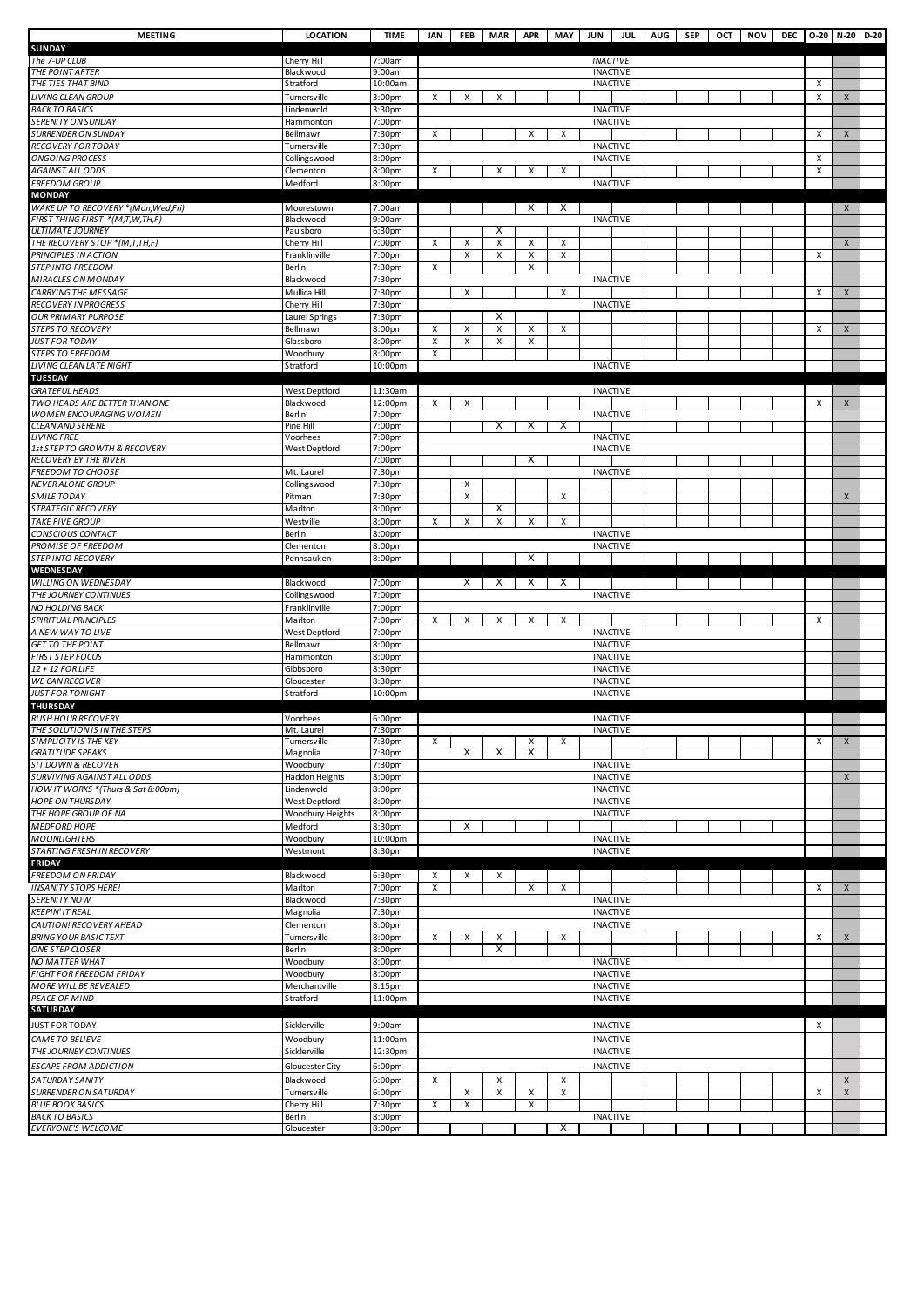#### SJASC- TREASURERS REPORT

#### May 2021

The bank statement for April reconciles to the penny. Donations are "carring the message 100.00 , JFT Monday 25.00 , Recovery for today 25.00 ,spiritual princ 101.00 Steps to freedom 61.00 Surrender on sat 20.00 Take five 21.60 , Willing on Wed 270.40 Checks were mailed for Our regional Insurance 130.00 and Regional Phoneline 100.00 And Monthly Storage fror 128.09

- Group donations were \$624.00
- Literature purchases were \$242.50
- Area expenses were \$350.09
- Literature expenses were \$0.00
- We are \$Under Cap -3,054.41

ASC checking account balance is \$2,504.72

I am attaching documents to back up above report, sincerely Lou P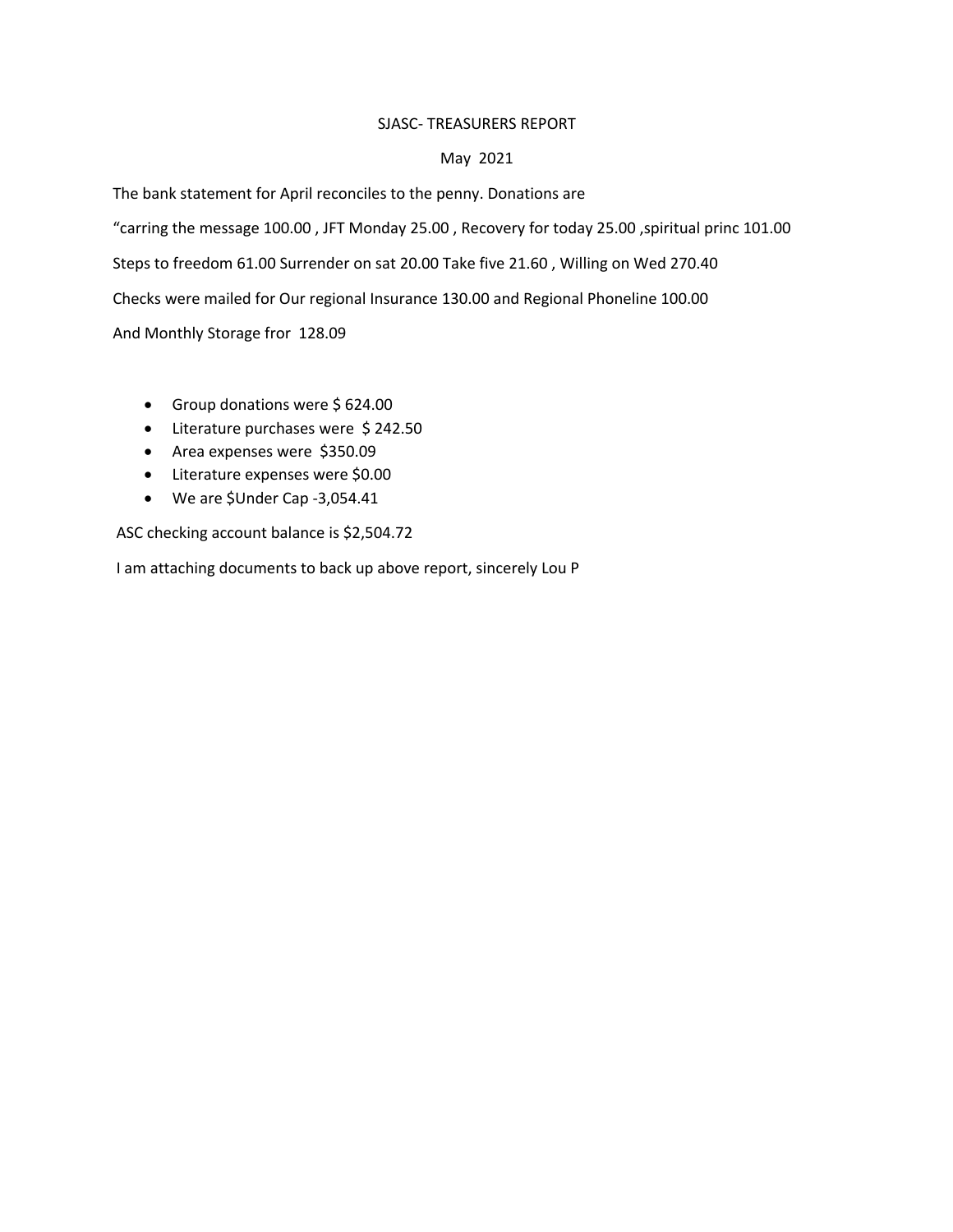p

#### **SJASC TREASURER. April 2021**

Operating Budget = \$2000 Lit Supply Budget = \$3000

| <b>OPERATING</b> |      |      |                                   |                    |          |          |          |  |     | <b>LITERATURE</b> |        |        |          |  |            |  |            |              |  |  |
|------------------|------|------|-----------------------------------|--------------------|----------|----------|----------|--|-----|-------------------|--------|--------|----------|--|------------|--|------------|--------------|--|--|
| Date             | Code | Ch#  | I To                              | For                | Debit    | Unpaid   | Credit   |  | To  | <b>IFor</b>       | Debit  | Unpaid | Credit   |  | Stmt Bal   |  | Paid Bal   | Over Cap     |  |  |
|                  |      |      | <b>First Row does not Compute</b> |                    |          |          |          |  |     |                   |        |        |          |  | \$1,766.31 |  | \$1,437.18 |              |  |  |
| 04/08/21         | ASC  | 2033 | public storagr                    | may payment        | \$128.09 |          |          |  |     |                   |        |        |          |  | \$1,638.22 |  | \$1,309.09 |              |  |  |
| 04/16/21         | ASC  |      | ASC                               | group donations    |          |          | \$167.60 |  |     |                   |        |        |          |  | \$1,805.82 |  | \$1,476.69 |              |  |  |
| 04/16/21         | I it |      |                                   |                    |          |          |          |  | ASC |                   |        |        | \$227.00 |  | \$2,032.82 |  | \$1,703.69 |              |  |  |
| 04/26/21         | ASC  |      | ASC                               | group donations    |          |          | \$456.40 |  |     |                   |        |        |          |  | \$2,489.22 |  | \$2,160.09 |              |  |  |
| 04/26/21         | Lit  |      |                                   |                    |          |          |          |  | ASC |                   |        |        | \$15.50  |  | \$2,504.72 |  | \$2,175.59 |              |  |  |
| 04/18/21         | ASC  | 2034 | <b>NJRSC</b>                      | phoneline          | \$100.00 | \$100.00 |          |  |     |                   |        |        |          |  | \$2,504.72 |  | \$2,075.59 |              |  |  |
| 04/18/21         | ASC  | 2035 | <b>NJRSC</b>                      | regional insurance | \$130.00 | \$130.00 |          |  |     |                   |        |        |          |  | \$2,504.72 |  | \$1,945.59 |              |  |  |
|                  |      |      |                                   |                    |          |          |          |  |     |                   |        |        |          |  | \$2,504.72 |  | \$1,945.59 |              |  |  |
|                  |      |      |                                   |                    |          |          |          |  |     |                   |        |        |          |  | \$2,504.72 |  | \$1,945.59 |              |  |  |
|                  |      |      |                                   |                    |          |          |          |  |     |                   |        |        |          |  | \$2,504.72 |  | \$1,945.59 |              |  |  |
|                  |      |      |                                   |                    |          |          |          |  |     |                   |        |        |          |  | \$2,504.72 |  | \$1,945.59 |              |  |  |
|                  |      |      |                                   |                    |          |          |          |  |     |                   |        |        |          |  | \$2,504.72 |  | \$1.945.59 |              |  |  |
|                  |      |      |                                   |                    |          |          |          |  |     |                   |        |        |          |  | \$2,504.72 |  | \$1,945.59 |              |  |  |
|                  |      |      |                                   |                    |          |          |          |  |     |                   |        |        |          |  | \$2,504.72 |  | \$1,945.59 | $-$3,054.41$ |  |  |
|                  |      |      |                                   |                    | \$358.09 |          | \$624.00 |  |     |                   | \$0.00 |        | \$242.50 |  |            |  |            |              |  |  |